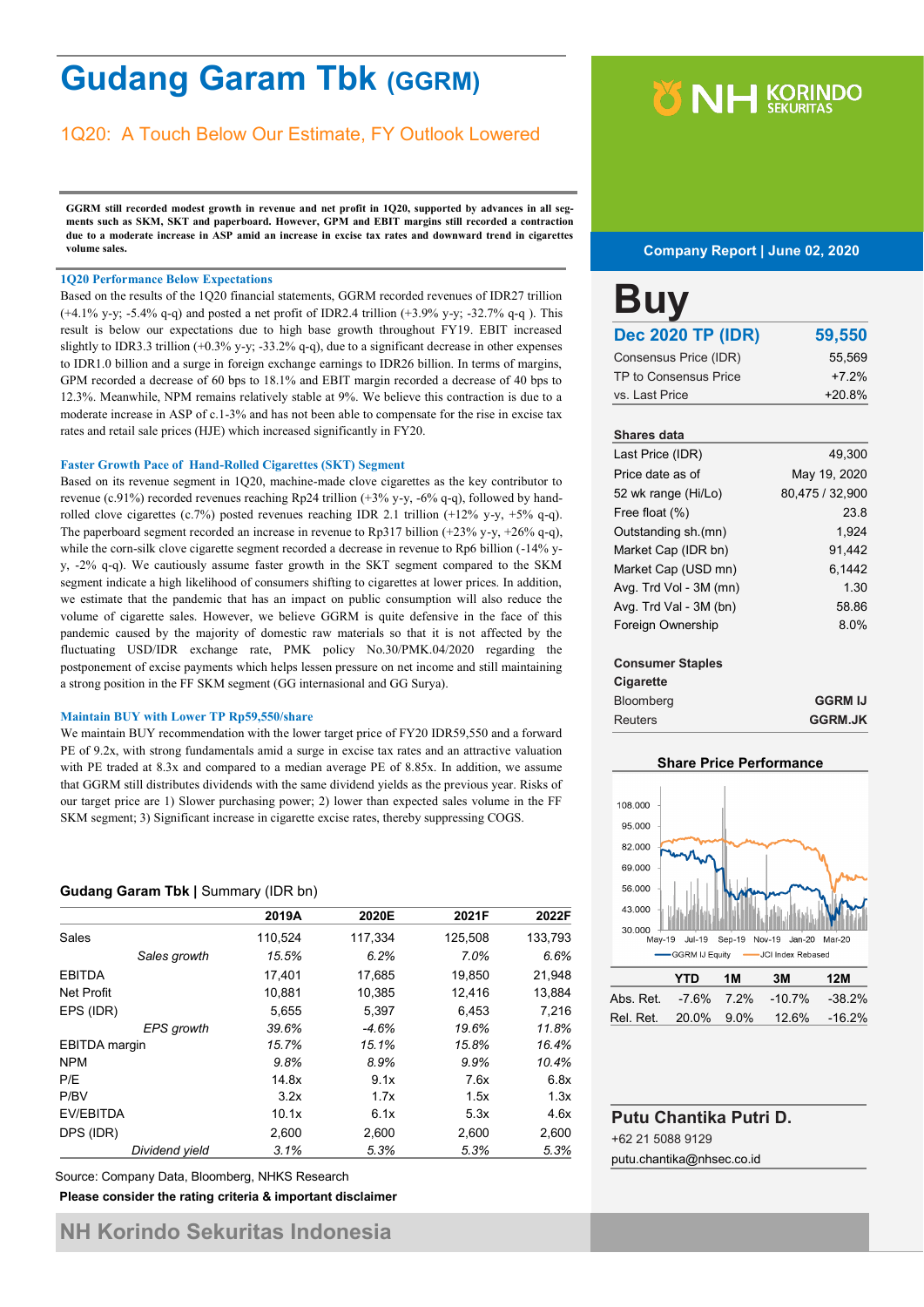# Performance Highlights

#### **GGRM Quarterly Sales** | 1Q18 - 1Q20



Source: Company Data, NHKSI Research

#### **Machine and Hand Made Sales Trend** | 1Q18 - 1Q20



Source: Company Data, NHKSI Research



### **GGRM SKM Volume (mn sticks)** | FY2013 - FY2020E

#### Source: Company Data, NHKSI Research

#### **GGRM Sales Breakdown** | 1Q20



Source: Company Data, NHKSI Research

### **GGRM Quarterly Margins** | 1Q18 - 1Q20



Source: Company Data, NHKSI Research

#### **Excise Tax for Cigarettes in Indonesia**



Source: Various Sources, NHKSI Research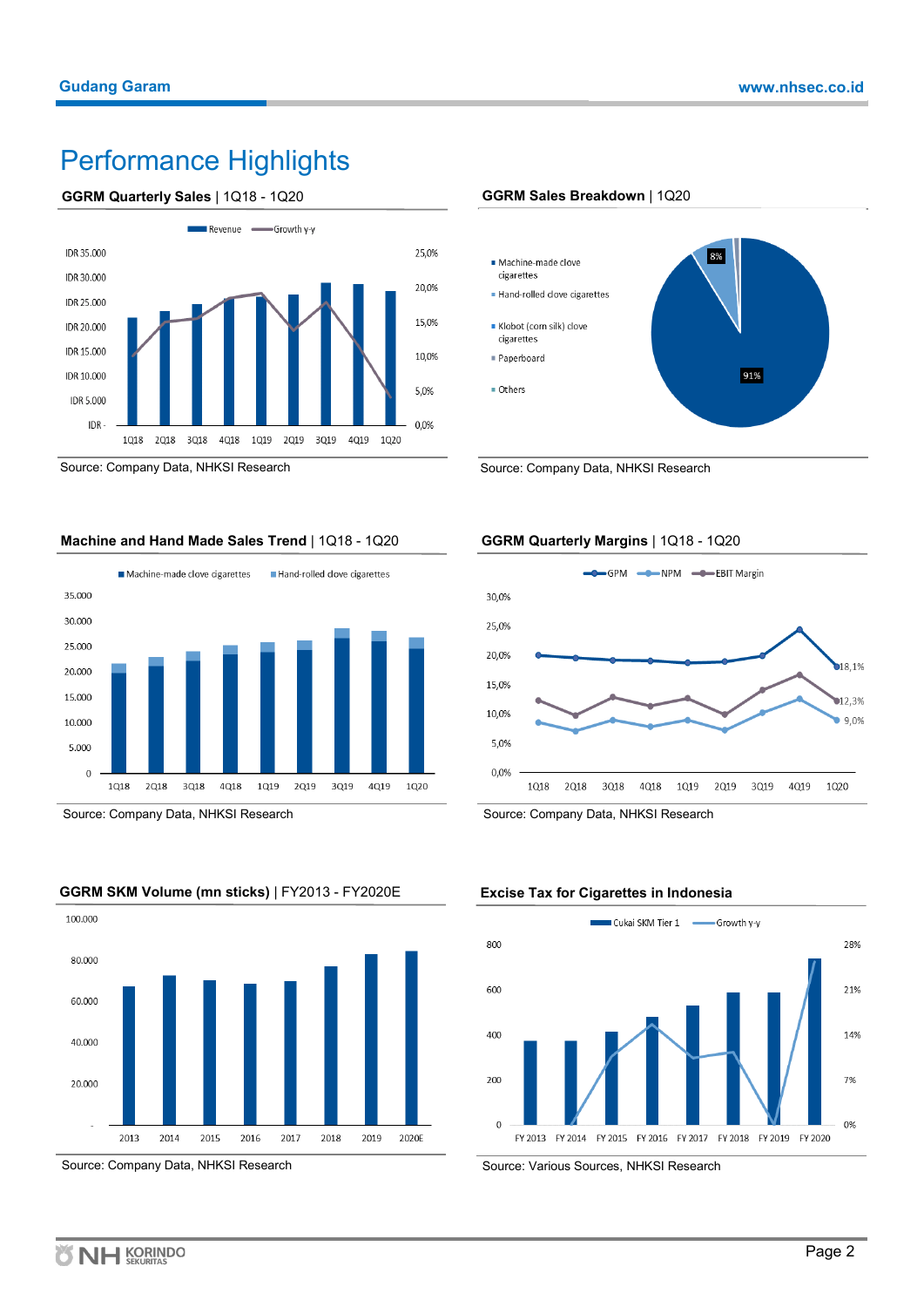### **1Q20 review (IDR bn)**

|                      |         |             |        |        | <b>1Q20</b> |        |          |          |          |        |          |       |
|----------------------|---------|-------------|--------|--------|-------------|--------|----------|----------|----------|--------|----------|-------|
|                      | 1Q19    | <b>2Q19</b> | 3Q19   |        |             | 4Q19   | Actual   | Estimate | $y-y$    | q-q    | surprise | 2Q20E |
| <b>Sales</b>         | 26,197  | 26,548      | 28,976 | 28,803 | 27,261      | 31,071 | 4.1%     | -5.4%    | $-12.3%$ | 27.909 |          |       |
| <b>Gross Profit</b>  | 4.919   | 5.039       | 5,779  | 7.046  | 4.942       | 5,784  | 0.5%     | 21.9%    | $-14.6%$ | 4,399  |          |       |
| <b>Gross Margin</b>  | 18.8%   | 19.0%       | 19.9%  | 24.5%  | 18.1%       | 18.6%  | $-0.6\%$ | 4.5%     | $-0.5%$  | 15.8%  |          |       |
| <b>EBIT</b>          | 3,326   | 2,642       | 4.089  | 4,815  | 3.341       | 3,640  | $0.4\%$  | 17.8%    | $-8.2%$  | 1,961  |          |       |
| <b>EBIT Margin</b>   | 12.7%   | 10.0%       | 14.1%  | 16.7%  | 12.3%       | 11.7%  | $-0.4\%$ | 2.6%     | 0.5%     | 7.0%   |          |       |
| <b>EBITDA</b>        | 3.911   | 3,222       | 4,695  | 5,573  | 3.969       | 4,244  | 1.5%     | 18.7%    | $-6.5%$  | 2,664  |          |       |
| <b>EBITDA Margin</b> | 14.9%   | 12.1%       | 16.2%  | 19.4%  | 14.6%       | 13.7%  | $-0.4\%$ | 3.1%     | 0.9%     | 9.5%   |          |       |
| <b>Net Profit</b>    | 2,355   | 1,926       | 2,962  | 3,637  | 2,447       | 2,205  | 3.9%     | 22.8%    | 11.0%    | 1,350  |          |       |
| <b>Net Margin</b>    | $9.0\%$ | 7.3%        | 10.2%  | 12.6%  | 9.0%        | 7.1%   | $0.0\%$  | 2.4%     | 1.9%     | 4.8%   |          |       |

Source: Bloomberg, NHKSI research

# **Earnings revision (IDR bn)**

|                      |           | 2020E    | 2021F    | 2022F   |
|----------------------|-----------|----------|----------|---------|
| Sales                | -Revised  | 117,334  | 125,508  | 133,793 |
|                      | -Previous | 138,173  | 163,174  |         |
|                      | -Change   | $-15.1%$ | $-23.1%$ |         |
| <b>Gross Profit</b>  | -Revised  | 23,109   | 26,080   | 28,729  |
|                      | -Previous | 21,197   | 24,645   |         |
|                      | -Change   | 6.0%     | 5.8%     |         |
| Gross Margin         | -Revised  | 19.7%    | 20.8%    | 21.5%   |
|                      | -Previous | 15.8%    | 15.1%    |         |
| <b>EBIT</b>          | -Revised  | 14,929   | 17,231   | 19,096  |
|                      | -Previous | 11,264   | 12,206   |         |
|                      | -Change   | 32.5%    | 41.2%    |         |
| <b>EBIT Margin</b>   | -Revised  | 12.7%    | 13.7%    | 14.3%   |
|                      | -Previous | 8.2%     | 7.5%     |         |
| <b>EBITDA</b>        | -Revised  | 17,685   | 19,850   | 21,948  |
|                      | -Previous | 13,681   | 14,901   |         |
|                      | -Change   | 29.3%    | 33.2%    |         |
| <b>EBITDA Margin</b> | -Revised  | 15.1%    | 15.8%    | 16.4%   |
|                      | -Previous | 9.9%     | 9.1%     |         |
| <b>Net Profit</b>    | -Revised  | 10,385   | 12,416   | 13,884  |
|                      | -Previous | 6,541    | 7,205    |         |
|                      | -Change   | 58.8%    | 72.3%    |         |
| Net Margin           | -Revised  | 8.9%     | 9.9%     | 10.4%   |
|                      | -Previous | 4.7%     | 4.4%     |         |

Source: NHKSI research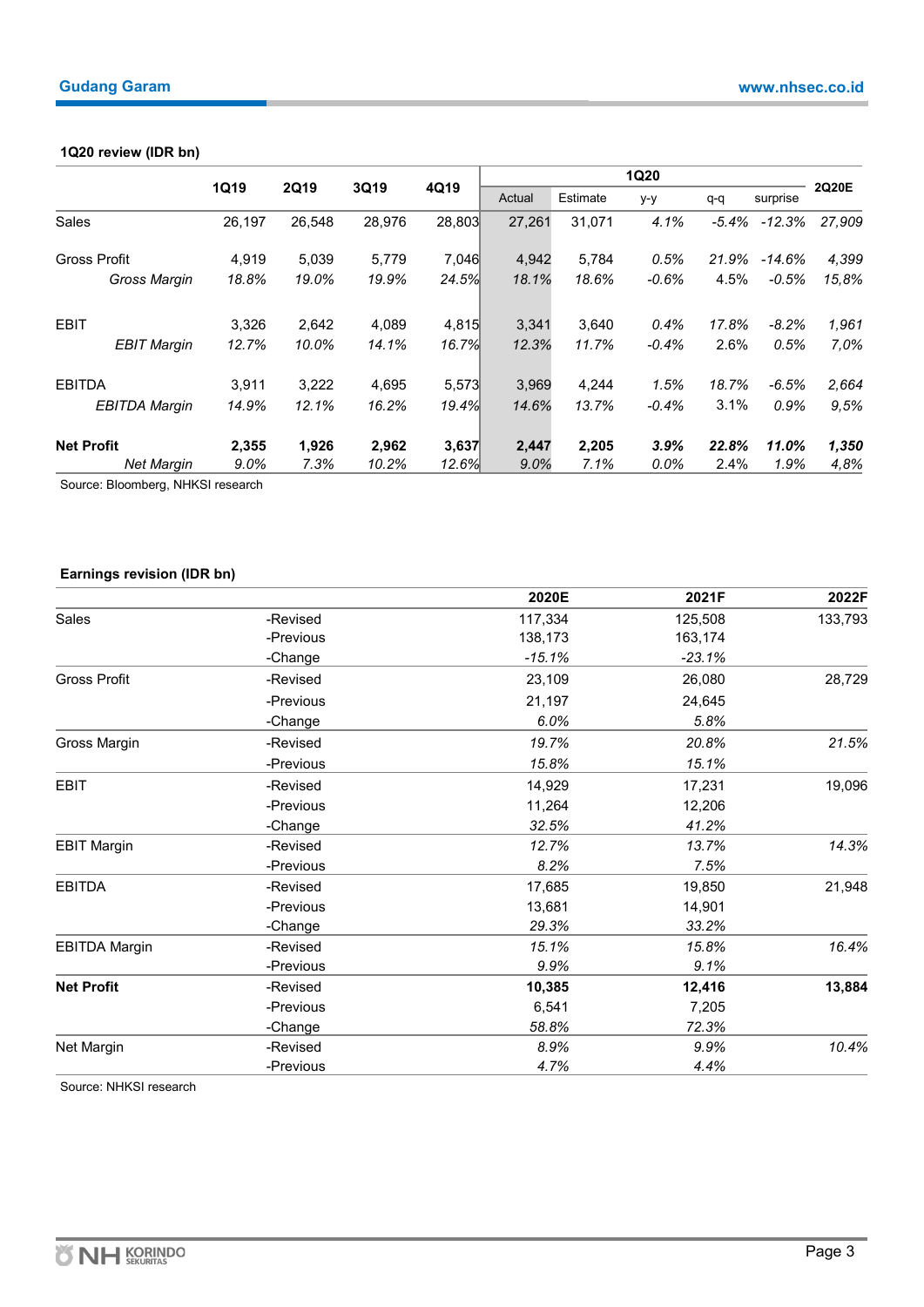# A Glance at GGRM

GGRM is the leading producer of clove cigarettes (kretek) identical with Indonesia. As the world's fourth most populous nations inhabited by around 266 million people, Indonesia is home to the largest and most varied consumers markets with the significant adult smoker percentage—67% of Indonesian adult men are smokers. GGRM dominates 23.1% domestic market shares with its well-known products; and has 66 area offices with 269 distribution points across Indonesia as well as 7,000 vehicles as sale units, including motorcycles to serve its markets.

Its two kretek factories are located in Kediri and Gempol. Home to 268,000 inhabitants, Kediri is the regional trade heartland and the location of GGRM's headquarters. Meanwhile, its second kretek factory situated in Gempol, East Java, is only 50 km from Surabaya. The two factories prove a boon to responding to the demand for cigarettes.

#### **Gudang Garam's Market Share**

Gudang Garam's total sales volume, including exports hiked to 85.2 billion cigarettes, with a 9.2% increase in domestic sales volume. The hike in cigarette excise tax lowers consumers' spending on cigarettes and drives them to buy more affordable cigarettes; the rising demand for SKM shows the popularity of more affordable products.

#### **Asia Pacific Cigarette Company**

| Company                         | <b>Market</b><br>Cap<br>$(USD\ mn)$ | <b>Asset</b><br>(USD mn) | <b>Sales</b><br><b>LTM</b><br>(USD mn) | <b>Net Profit</b><br><b>LTM</b><br>(USD mn) | <b>Net Profit</b><br>Growth<br><b>LTM</b> | <b>Net</b><br><b>Margin</b> | <b>ROE</b><br><b>LTM</b> | P/E<br><b>LTM</b> | P/BV  |
|---------------------------------|-------------------------------------|--------------------------|----------------------------------------|---------------------------------------------|-------------------------------------------|-----------------------------|--------------------------|-------------------|-------|
| <b>Indonesia</b>                |                                     |                          |                                        |                                             |                                           |                             |                          |                   |       |
| <b>Gudang Garam</b>             | 6,142                               | 5,680                    | 7,881                                  | 775                                         | 32.91%                                    | 9.8%                        | 21.8%                    | 8.3x              | 1.7x  |
| <b>HM Sampoerna</b>             | 13,829                              | 3,676                    | 7,482                                  | 972                                         | $-0.25%$                                  | 13.0%                       | 35.4%                    | 14.9x             | 5.3x  |
| India                           |                                     |                          |                                        |                                             |                                           |                             |                          |                   |       |
| <b>ITC Ltd</b>                  | 30,146                              | 10,357                   | 6,844                                  | 1,802                                       | 11.72%                                    | 26.3%                       | 22.6%                    | 18.1x             | 3.9x  |
| <b>VST Industries Ltd</b>       | 637                                 | 174                      | 193                                    | 43                                          | 34.05%                                    | 22.2%                       | 36.4%                    | 15.9x             | 7.3x  |
| Godfrey Phillips India Ltd      | 661                                 | 414                      | 353                                    | 37                                          | 63.61%                                    | 10.6%                       | 13.6%                    | 19.3x             | 2.5x  |
| <b>Malaysia</b>                 |                                     |                          |                                        |                                             |                                           |                             |                          |                   |       |
| <b>British American Tobacco</b> | 767                                 | 251                      | 569                                    | 74                                          | $-33.20%$                                 | 13.0%                       | 84.6%                    | 10.9x             | 9.5x  |
| <b>Pakistan</b>                 |                                     |                          |                                        |                                             |                                           |                             |                          |                   |       |
| Pakistan Tobacco Co Ltd         | 2,603                               | 261                      | 347                                    | 84                                          | 36.26%                                    | 24.2%                       | 71.5%                    | 32.4x             | 22.9x |
| <b>South Korea</b>              |                                     |                          |                                        |                                             |                                           |                             |                          |                   |       |
| <b>KT&amp;G CORP</b>            | 9,082                               | 9,275                    | 4,194                                  | 894                                         | 14.12%                                    | 21.3%                       | 13.0%                    | 9.8x              | 1.3x  |
| Sri Lanka                       |                                     |                          |                                        |                                             |                                           |                             |                          |                   |       |
| Ceylon Tobacco Co Plc           | 913                                 | 147                      | 198                                    | 96                                          | $-1.15%$                                  | 48.2%                       | 190.5%                   | 9.9x              | 19.8x |

Source: Bloomberg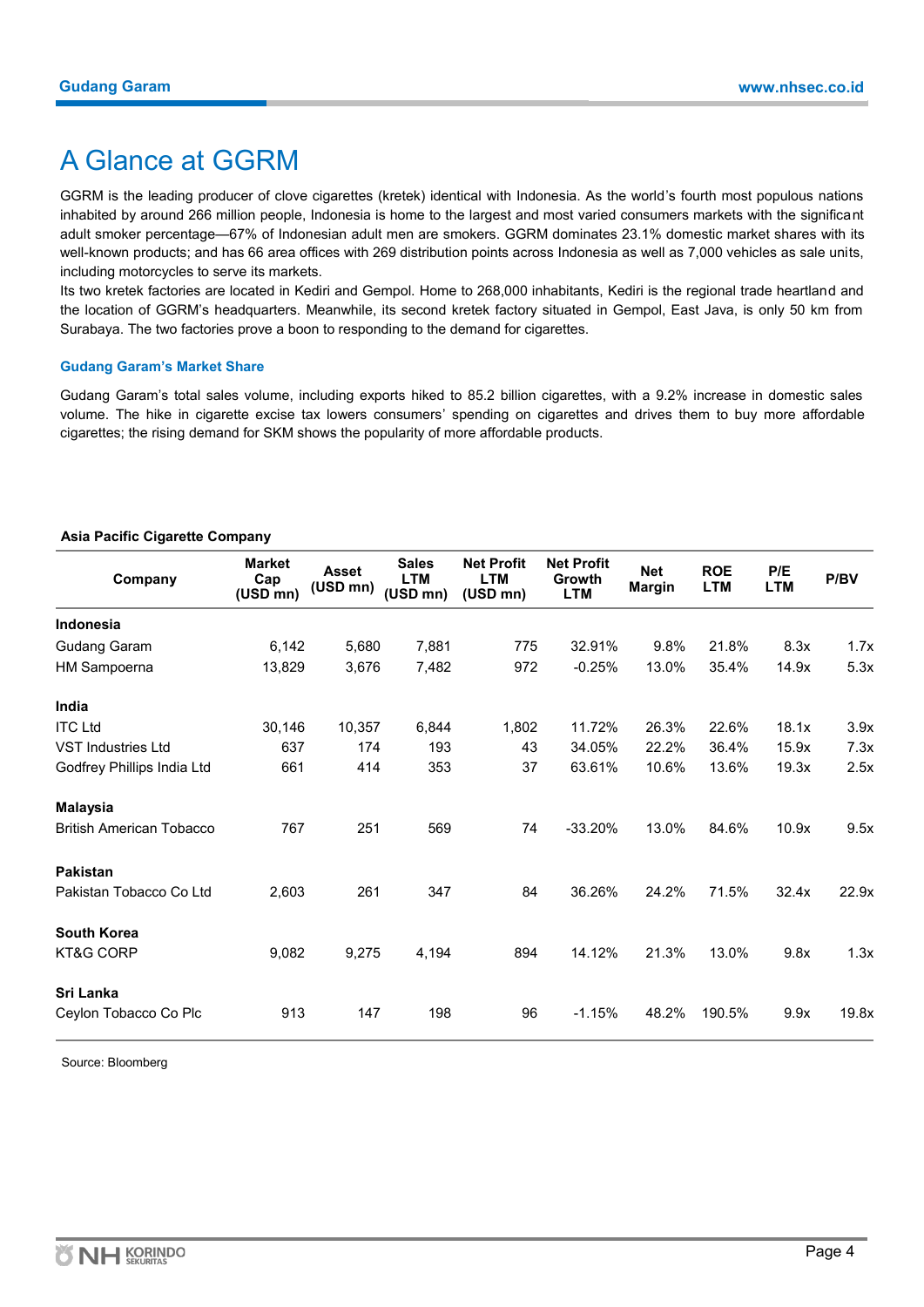# Multiple Valuation





Source: NHKSI research

# Rating and Target Price Update

### **Target Price Revision**

| Date       | Rating | <b>Target Price</b> | <b>Last Price</b> | Consensus | <b>vs Last Price</b> | <b>vs Consensus</b> |
|------------|--------|---------------------|-------------------|-----------|----------------------|---------------------|
| 09/18/2018 | Buy    | 88,650 (Dec 2019)   | 74.400            | 84.866    | $+19.2%$             | $+4.5%$             |
| 11/14/2018 | Buy    | 100,000 (Dec 2019)  | 75.700            | 86.915    | $+32.1\%$            | $+15.1%$            |
| 09/24/2019 | Buy    | 77,075 (Dec 2019)   | 55.425            | 79.797    | $+35.5\%$            | -5.9%               |
| 12/30/2019 | Buy    | 61,800 (Dec 2020)   | 52.400            | 59.865    | $+17.9%$             | $+3.2%$             |
| 05/26/2020 | Buy    | 59,550 (Dec 2020)   | 49.300            | 55.569    | $+20.8%$             | $+7.2%$             |

Source: NHKS research, Bloomberg





# **Closing and Target Price**



Source: Bloomberg

Source: NHKSI research

# **NH Korindo Sekuritas Indonesia (NHKS) stock ratings**

- 1. Period: End of year target price<br>2. Rating system based on a stock
- Rating system based on a stock's absolute return from the date of publication
	- Buy : Greater than  $+15%$ <br>Hold : -15% to  $+15%$
	- $: -15\%$  to  $+15\%$
	- Sell : Less than -15%